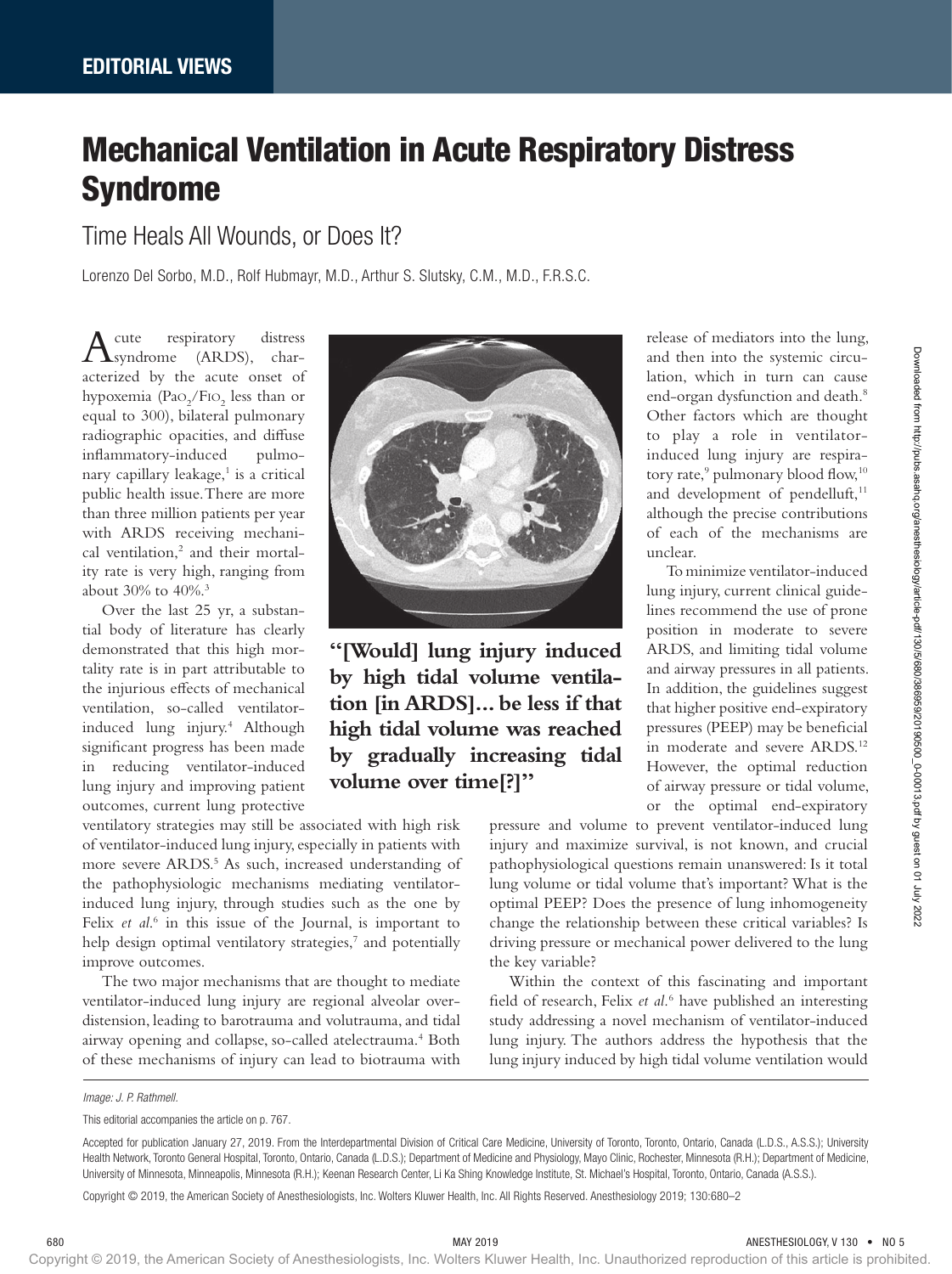be less if that high tidal volume was reached by gradually increasing tidal volume over time. The concept is that if the pulmonary extracellular matrix as well as epithelial and endothelial cells had time to adapt to the increased stretch, the injury would be less.

In an experimental model of mild ARDS induced by intratracheal administration of lipopolysaccharide, the authors randomized rats to receive mechanical ventilation for a total of 2h as follows: (1) *Negative Control Group*: low tidal volume (6ml/kg) for 2h, (2) *No Adaptation Group* (positive control): 6ml/kg for 1h followed by an abrupt increase to high tidal volume (22ml/kg) for 1h, (3) *Shorter Adaptation Group*: 6ml/kg for 30min followed by a slow progressive increase over 30min to 22ml/kg, then maintained at 22ml/ kg for 1h, and (4) *Longer Adaptation Group*: Gradual increase from 6ml/kg to 22ml/kg over 60min, then maintained for 1h at 22ml/kg. They found that the *Shorter Adaptation Group* had significantly less damage than the *No Adaptation Group* in a number of variables, including diffuse alveolar damage, interstitial edema, alveolar inhomogeneity, significantly less mRNA lung tissue expression of interleukin 6 (a biomarker for inflammation), less amphiregulin (a biomarker for mechanical pulmonary stretch), and less matrix metalloproteinase 9 (a biomarker of extracellular matrix damage).

These results are generally in accord with previous studies that have addressed the impact of slow increases in PEEP on lung recruitment and lung injury. Silva *et al.*13 demonstrated in an experimental model of acute lung injury that stepwise recruitment maneuvers were associated with less pulmonary injury compared with sustained inflations at constant airway pressure. Chiumello *et al.*14 demonstrated a time-dependent impact of PEEP on oxygenation in patients with ARDS, such that when PEEP was increased from 5 to  $10$  to  $15\,\mathrm{cm}$   $\mathrm{H}_2\mathrm{O}$  the new equilibrium of gas exchange was not reached even after 60min, whereas adaptation was faster during decremental PEEP changes.

In essence, it is possible that relatively slow increases in tidal volume as used by Felix *et al*. 6 could have led to recruitment of lung units during the slow increases in tidal volume, thus gradually decreasing lung inhomogeneities, and hence decreasing the stress and strain during and at the end of the gradual increase in tidal volume.

Another interesting hypothesis potentially explaining the importance of time in maximizing lung adaptation to high stress and strain relates to the ability of the lung tissue to repair itself relatively quickly, as nicely demonstrated in a number of experimental studies.15 Stress adaptation may be viewed as a highly coordinated reorganization within and between cytoskeletal networks, cellular plasma and endomembrane stores, and the supporting lung matrix. These events occur on a subsecond timescale and are integral to the pathogenesis of ventilator-induced lung injury.16 Although it is convenient to consider ventilator-induced lung injury as the result of having exceeded some physical injury threshold, there are undoubtedly complex nonlinear Georg Starting in Strain indicates a propose of provides and the convention of the starting provides and the starting in the starting of the starting in the starting of the starting in the starting of the starting in the

interactions between physical input amplitude and frequency, and the temporal expressions of local and systemic responses.

So far, all of this makes for a very good story. However, there is one aspect of Felix *et al*.'s study which is very difficult to explain. According to the mechanisms described above, the *Longer Adaptation Group*, which should have had similar or less injury than the *Shorter Adaptation Group*, had *greater* injury, and in fact had injury similar to those animals who received the abrupt increase in tidal volume. The authors suggest that this may have been because the *Longer Adaptation Group* had a greater cumulative transfer of power (area under the curve of power *vs.* time) over the 2-hour period compared with the *Shorter Adaptation Group*. However, if this were the critical variable, then the *No Adaptation Group* should have had the least injury of any of the intervention groups—but it did not. In addition, if the cumulative transfer of power is indeed the critical variable, then over time the impact of any adaptation strategy would eventually become insignificant.

Given this unexpected finding, it is difficult to make direct clinical inferences from this work. It is also unclear whether this adaptation to a progressive increase in tidal volume would occur in humans who have larger lungs, and diverse mechanisms and severities of underlying injury.

The study by Felix *et al.*<sup>6</sup> is intriguing, shining a spotlight on a mechanism of lung injury that has not received a great deal of investigation. And, as with many intriguing studies, it raises more questions than it answers.

## Competing Interests

The authors are not supported by, nor maintain any financial interest in, any commercial activity that may be associated with the topic of this article.

## Correspondence

Address correspondence to Dr. Slutsky: slutskya@smh.ca

## **References**

- 1. Ranieri VM, Rubenfeld GD, Thompson BT, Ferguson ND, Caldwell E, Fan E, Camporota L, Slutsky AS; ARDS Definition Task Force: Acute respiratory distress syndrome: The Berlin Definition. JAMA 2012; 307:2526–33
- 2. Rubenfeld GD, Caldwell E, Peabody E, Weaver J, Martin DP, Neff M, Stern EJ, Hudson LD: Incidence and outcomes of acute lung injury. N Engl J Med 2005; 353:1685–93
- 3. Bellani G, Laffey JG, Pham T, Fan E, Brochard L, Esteban A, Gattinoni L, van Haren F, Larsson A, McAuley DF, Ranieri M, Rubenfeld G, Thompson BT, Wrigge H, Slutsky AS, Pesenti A; LUNG SAFE Investigators; ESICM Trials Group: Epidemiology, patterns of care,